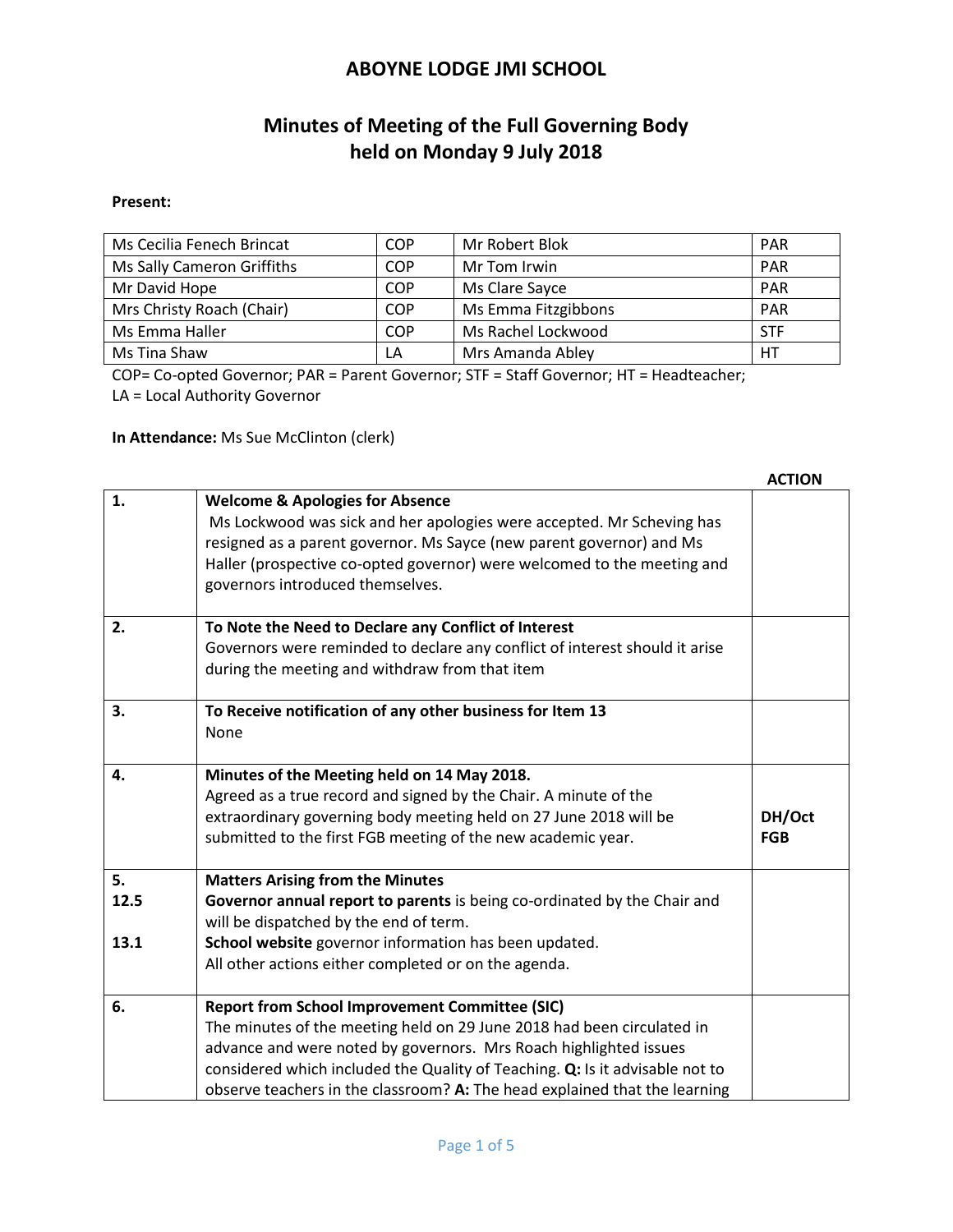|    | walks, looking at books, talking to pupils means that she and SLT are in and  |  |
|----|-------------------------------------------------------------------------------|--|
|    | out of classrooms all the time - additionally confirmed by Ms Lockwood at     |  |
|    | SIC. The head felt that the school has such good and outstanding teachers     |  |
|    | that she knows that these findings will mirror 100% any additional teacher    |  |
|    | observation. If there is cause for concern, teaching observations would be    |  |
|    | done. However, if learning is good, teaching is good which in turn means      |  |
|    | planning is good. Governors asked further questions: Q: what would lead       |  |
|    | you to be concerned? A: the head outlined a number of factors beyond          |  |
|    | books & pupil feedback etc including behaviour in a classroom Q: How do       |  |
|    | you know the books are kept up to date? A: teachers do not know which         |  |
|    | books will be asked for and when. Q: how are outcomes communicated to         |  |
|    | teachers? A: written up with areas for development and shared with staff in   |  |
|    | different ways, sometimes one to one, sometimes to a team or to all staff. Q: |  |
|    |                                                                               |  |
|    | would it be different for a new teacher? A: Yes, a new teacher or NQT would   |  |
|    | have lesson observations. In addition, the head added that the Herts          |  |
|    | Improvement Partner (HIP) monitors activities & moderates assessments.        |  |
|    | Other points highlighted:                                                     |  |
|    | SEF will be updated after tomorrow's SATS results                             |  |
|    | Staff and pupil surveys considered                                            |  |
|    | The chair and vice chair attended the staff's School Development              |  |
|    | Plan review meeting                                                           |  |
|    | The chair has completed her communications project reviewing all<br>$\bullet$ |  |
|    | the school's communications with parents and passed on her                    |  |
|    | recommendations to the Deputy Head who line manages the office                |  |
|    | staff.                                                                        |  |
|    | Finally, the congratulations to the Head for her Executive Head<br>$\bullet$  |  |
|    | award were noted.                                                             |  |
|    |                                                                               |  |
| 7. | <b>Report from Resources Committee (RC)</b>                                   |  |
|    | The minutes of the meeting held on 22 June 2018 had been circulated in        |  |
|    | advance and were noted by governors. Mr Hope highlighted:                     |  |
|    | Charitable Status: A charitable foundation is to be set up to enable          |  |
|    | the school to benefit from gift aid on any voluntary contributions            |  |
|    | from parents. The governance document for the proposed charity                |  |
|    | was noted and it was agreed that the trustees should be the head,             |  |
|    | deputy head, chair & vice chair of governors and chair of RC. They            |  |
|    | will sign the proposed constitution and a group email will be set up.         |  |
|    | The clerk suggested the power to pay expenses to trustees be                  |  |
|    | reviewed in the light of policy not to pay expenses to governors.             |  |
|    | GDPR: Ms Fitzgibbons had met with Kirsten to review the work to               |  |
|    | date on GDPR. She thought the start made was good and will spend              |  |
|    | further time to follow up on a couple of issues. The DPO is now               |  |
|    | Kirsten, in line with current guidance. There will be staff training          |  |
|    |                                                                               |  |
|    | next year. It was suggested and agreed that the book re pupil                 |  |
|    | absence be kept behind the counter, not on it, to protect data                |  |
|    | about the reasons for absence.                                                |  |
|    | H&S audit carried out by Mr Hope and the Head. A couple of matters            |  |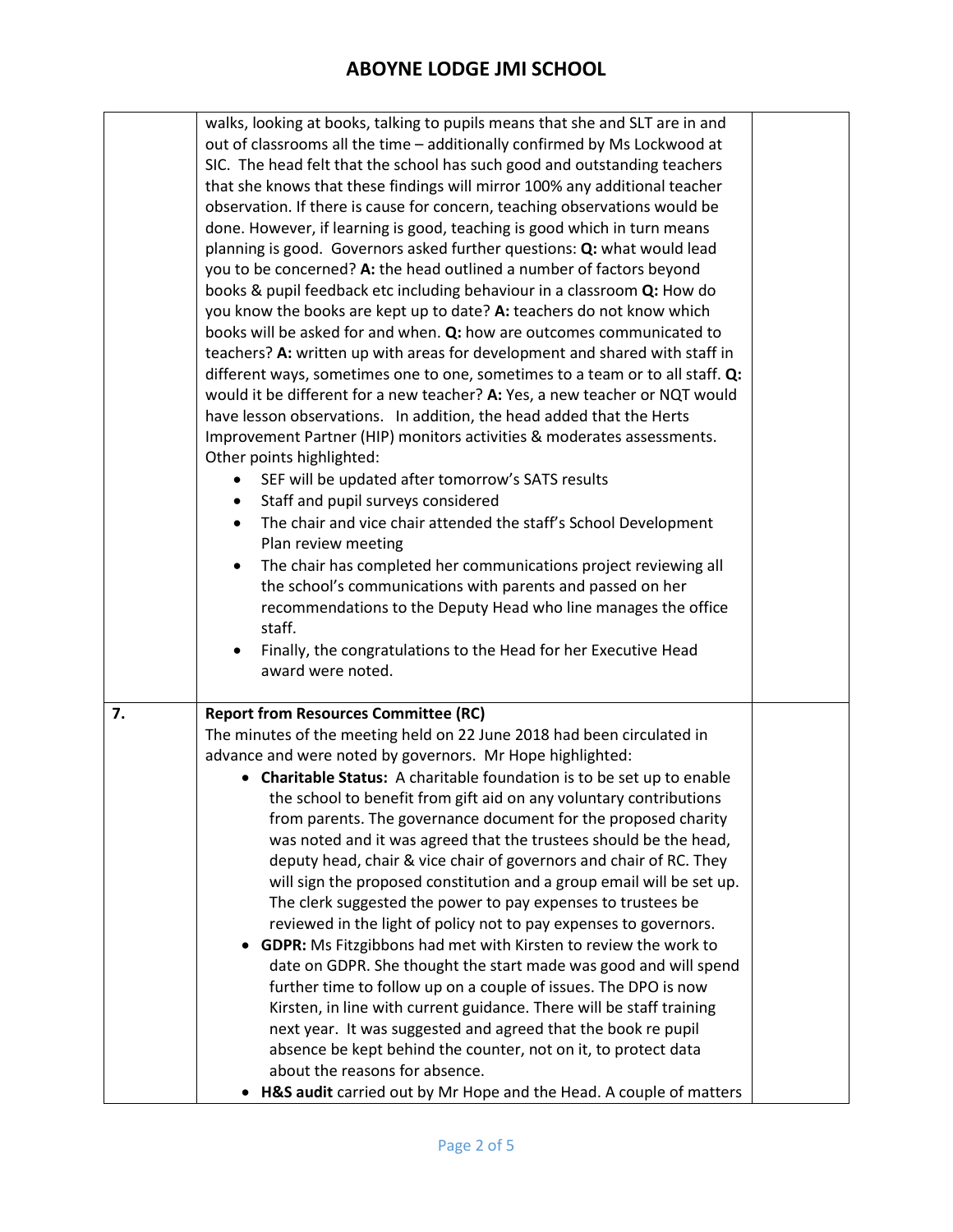|    | to follow up as the new caretaker has to undertake training on eg<br>water testing and working at heights. He is booked on courses. It |  |  |  |  |  |
|----|----------------------------------------------------------------------------------------------------------------------------------------|--|--|--|--|--|
|    | was noted that HCC H&S are visiting again in September and that                                                                        |  |  |  |  |  |
|    | the school does have to pay £5k for the fixed wire test which is due                                                                   |  |  |  |  |  |
|    | unfortunately a year before it will be ripped out when the work                                                                        |  |  |  |  |  |
|    | starts.                                                                                                                                |  |  |  |  |  |
|    | • Priority School Building Programme (PSBP): Contractor appointed                                                                      |  |  |  |  |  |
|    | although do not yet know whom it is. Several meetings are                                                                              |  |  |  |  |  |
|    | proposed in the summer and will go ahead if the school can attend.                                                                     |  |  |  |  |  |
|    | It was agreed the Mr Hope will attend the first, next week, and then                                                                   |  |  |  |  |  |
|    | include an update for parents in the annual report to parents from<br>governors.                                                       |  |  |  |  |  |
|    | • Budget: The head's secondment part time to Templewood School                                                                         |  |  |  |  |  |
|    | next term and its impact on the budget was noted. See Part II<br>Minute.                                                               |  |  |  |  |  |
|    | <b>Donations:</b> Efforts to increase donations are important going                                                                    |  |  |  |  |  |
|    | forward. Governors discussed how best to increase voluntary                                                                            |  |  |  |  |  |
|    | donations from parents. It was noted that the average donation at                                                                      |  |  |  |  |  |
|    | STAGS is £50 per month and suggested that new reception parents                                                                        |  |  |  |  |  |
|    | should automatically receive a standing order form. After some                                                                         |  |  |  |  |  |
|    | discussion, noting that any donations are voluntary and that some                                                                      |  |  |  |  |  |
|    | parents are more able to afford donations than others, it was                                                                          |  |  |  |  |  |
|    | agreed to ask, early in September, for a suggested donation of £25                                                                     |  |  |  |  |  |
|    | per child per month. - with a clear explanation as to why such                                                                         |  |  |  |  |  |
|    | donations are being sought.  Ms Brincat left the meeting                                                                               |  |  |  |  |  |
|    | • RC Membership: the committee needs new members, possibly Ms                                                                          |  |  |  |  |  |
|    | Haller in future. Committee membership is reviewed at the first                                                                        |  |  |  |  |  |
|    | meeting of the new academic year.                                                                                                      |  |  |  |  |  |
| 8. | <b>Headteacher's Report</b><br>The head presented the work done by staff to review progress made with                                  |  |  |  |  |  |
|    | this year's SDP priorities (developing AL curriculum, maths & behaviour                                                                |  |  |  |  |  |
|    | expectations) and the curriculum teams' action plans. The decisions about                                                              |  |  |  |  |  |
|    | 2017-18 priorities and the overall good progress made were vindicated by                                                               |  |  |  |  |  |
|    | the strengths identified in the Ofsted inspection.                                                                                     |  |  |  |  |  |
|    | Staff brainstormed priorities for next year and the proposed three priorities                                                          |  |  |  |  |  |
|    | are:                                                                                                                                   |  |  |  |  |  |
|    | Science - to develop as successfully as maths has been developed<br>i)                                                                 |  |  |  |  |  |
|    | this year (came up in spring HIP visit as an area to focus on).                                                                        |  |  |  |  |  |
|    | Equality & Diversity - around the needs of not just pupil premium<br>ii)                                                               |  |  |  |  |  |
|    | (PP) pupils, but also other groups in the school with specific need                                                                    |  |  |  |  |  |
|    | eg English as an Additional Language (EAL) and Gifted & Talented                                                                       |  |  |  |  |  |
|    | $(G&T)$ .                                                                                                                              |  |  |  |  |  |
|    | iii) Foundation Subjects - writing across the curriculum. At the                                                                       |  |  |  |  |  |
|    | September INSET day literacy will be applied across all Y6 topics.                                                                     |  |  |  |  |  |
|    | Eg diary writing will be taught in literacy and linked to history                                                                      |  |  |  |  |  |
|    | through using a diary entry in WW1 for the extended writing.                                                                           |  |  |  |  |  |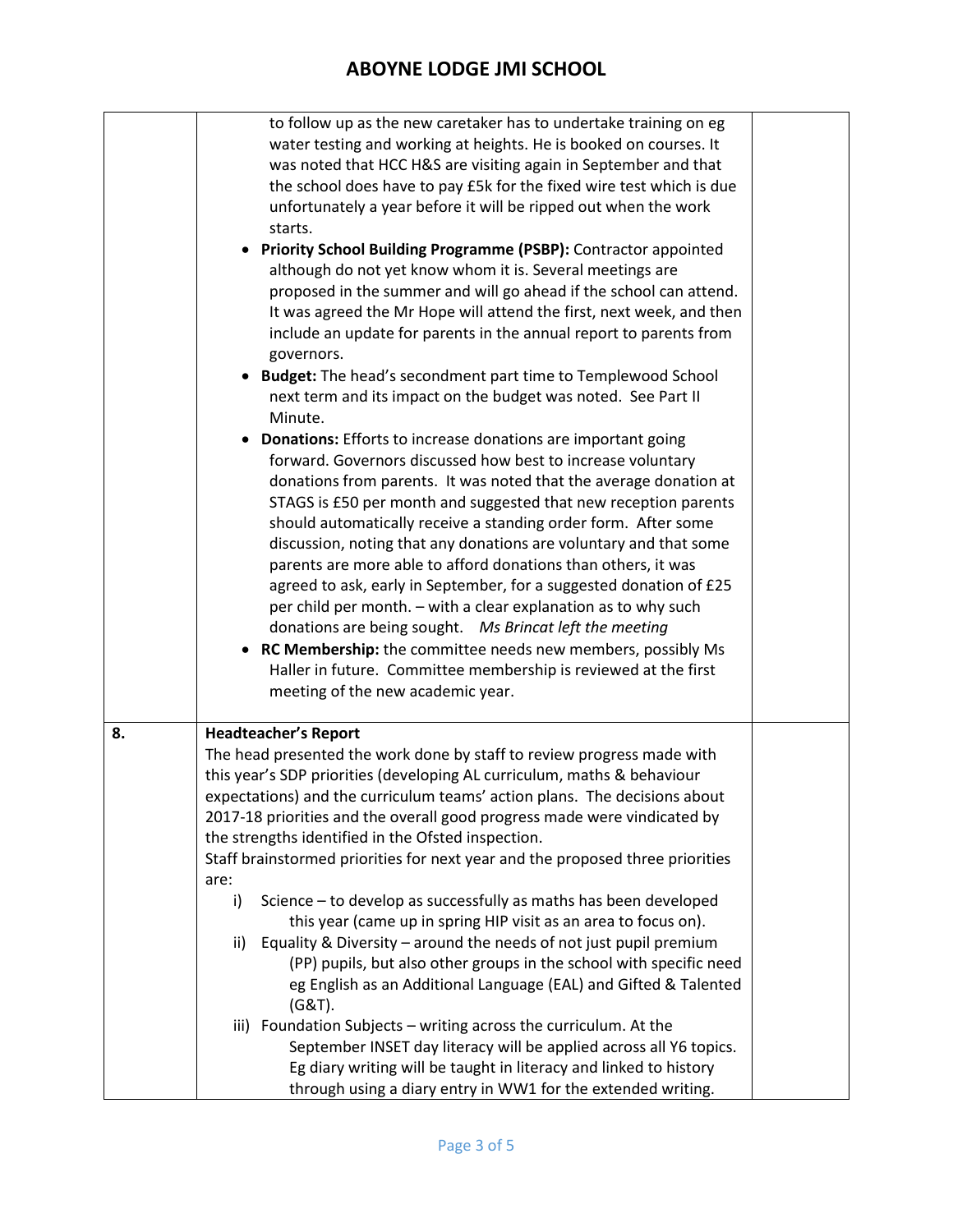|              | Q: Why is equality and diversity a priority? A: A discussion on the relevance<br>of G&T policy in a growth mindset school led to reflection on how to bring<br>together the needs of all groups with specific need. Currently, PP pupils'<br>progress is highlighted in pupil progress meetings and the proposal is to do<br>likewise with other groups. It was noted there is a high level of EAL pupils in<br>the school (and they tend not to be from minority black and ethnic groups). |                                |
|--------------|---------------------------------------------------------------------------------------------------------------------------------------------------------------------------------------------------------------------------------------------------------------------------------------------------------------------------------------------------------------------------------------------------------------------------------------------------------------------------------------------|--------------------------------|
| 9.           | <b>Safeguarding Update &amp; Discussion</b><br>There is a current safeguarding issue which is being addressed according to<br>process. Q: Is the signing in and out of after school clubs happening<br>consistently? A: Yes, the system is working and the school holds the registers<br>so the evidence is seen.                                                                                                                                                                           |                                |
| 10.          | <b>Academy Update</b><br>STAGS is to be approached to ensure that the school keeps up to date with<br>their academy plans. It was noted that Gardenfields is to be part of the<br>Alban Trust with Sandringham, Verulam and Wheatfields.                                                                                                                                                                                                                                                    |                                |
| 11.          | <b>School Visits</b><br>No governor visit reports at this meeting.                                                                                                                                                                                                                                                                                                                                                                                                                          |                                |
| 12.<br>12.1  | <b>Governor Effectiveness</b><br>Membership Update: Ms Haller was appointed as a co-opted governor. It<br>was noted that Mrs Roach is standing down at the end of August after five<br>years on the governing body and the last year as Chair. She was thanked for<br>her significant contribution to the school.                                                                                                                                                                           |                                |
| 12.2         | Training Update: The chair had produced role descriptions for chair, vice<br>chair & link governors. To be added to the induction pack which Ms<br>Cameron Griffiths will circulate to new governors.<br>Training in exclusions is a priority for the school, especially for non-parent<br>governors. It was noted that any permanent exclusion requires a panel and<br>it is not allowed to draft in governors from another school.                                                        | <b>SCG</b><br><b>All Govrs</b> |
| 12.3<br>12.4 | Review of Governor Roles & Links 2018-19: To be carried forward to first<br>meeting next academic year. All governors to complete self-evaluation forms<br>Election of Chair & Vice Chair: Mr Hope was unanimously elected as Chair<br>and Mr Irwin as Vice Chair. To be effective from 1 September 2018.                                                                                                                                                                                   | <b>All Govrs</b>               |
| 12.5         | Strawberry Tea: To be Wednesday 18 July 2018. The Chair will ask governors<br>for contributions once the final cost is known.                                                                                                                                                                                                                                                                                                                                                               |                                |
| 13.          | To receive Any Other Business as notified in Item 3<br>None                                                                                                                                                                                                                                                                                                                                                                                                                                 |                                |
| 14.          | <b>Dates of Next Meetings</b><br>1 October, 26 November, 21 January, 18 March, 13 May & 9 July 2018. All<br>Monday evenings starting at 7 pm.                                                                                                                                                                                                                                                                                                                                               |                                |